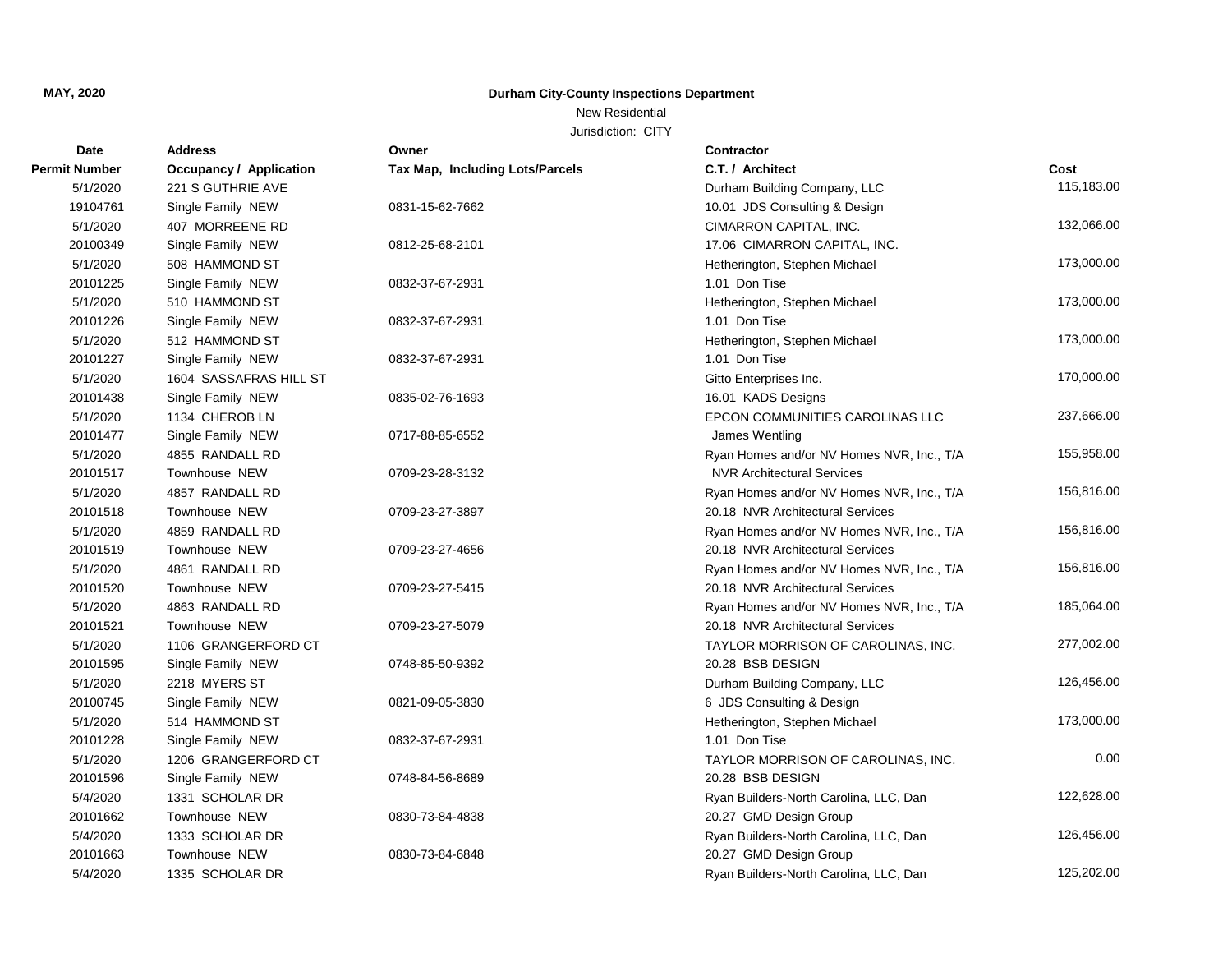## New Residential

| Date                 | <b>Address</b>          | Owner                                  | <b>Contractor</b>                         |            |
|----------------------|-------------------------|----------------------------------------|-------------------------------------------|------------|
| <b>Permit Number</b> | Occupancy / Application | <b>Tax Map, Including Lots/Parcels</b> | C.T. / Architect                          | Cost       |
| 20101664             | Townhouse NEW           | 0830-73-84-8848                        | 20.27 GMD Design Group                    |            |
| 5/4/2020             | 1339 SCHOLAR DR         |                                        | Ryan Builders-North Carolina, LLC, Dan    | 126,192.00 |
| 20101666             | Townhouse NEW           | 0830-73-94-2848                        | 202.7 GMD Design Group                    |            |
| 5/4/2020             | 1341 SCHOLAR DR         |                                        | Ryan Builders-North Carolina, LLC, Dan    | 123,222.00 |
| 20101667             | Townhouse NEW           | 0830-73-94-4858                        | 20.27 GMD Design Group                    |            |
| 5/4/2020             | 1337 SCHOLAR DR         |                                        | Ryan Builders-North Carolina, LLC, Dan    | 125,201.00 |
| 20101665             | Townhouse NEW           | 0830-73-94-0848                        | 20.27 GMD Design Group                    |            |
| 5/4/2020             | 214 CISCO ST            |                                        | AMERICA'S HOME PLACE INC.                 | 136,488.00 |
| 20101376             | Single Family NEW       | 0820-09-25-3977                        | 20.07 JDS Consulting & Design             |            |
| 5/4/2020             | 1403 BRIDGEWATER DR     |                                        | Ryan Homes and/or NV Homes NVR, Inc., T/A | 191,400.00 |
| 20101511             | Single Family NEW       | 0833-01-49-7052                        | 17.09 NVR Architectural Services          |            |
| 5/4/2020             | 1409 BRIDGEWATER DR     |                                        | Ryan Homes and/or NV Homes NVR, Inc., T/A | 217,470.00 |
| 20101516             | Single Family NEW       | 0833-01-48-7844                        | 17.09 NVR Architectural Services          |            |
| 5/6/2020             | 1109 GRANGERFORD CT     |                                        | TAYLOR MORRISON OF CAROLINAS, INC.        | 207,372.00 |
| 20101600             | Single Family NEW       | 0748-84-79-6655                        | 20.28 BSB DESIGN                          |            |
| 5/7/2020             | 5712 TERRIER PL         |                                        | <b>MUNGO HOMES</b>                        | 281,700.00 |
| 20101836             | Townhouse NEW           | 0759-61-70-9001                        | <b>GMD Design Group</b>                   |            |
| 5/7/2020             | 5714 TERRIER PL         |                                        | <b>MUNGO HOMES</b>                        | 277,500.00 |
| 20101837             | Townhouse NEW           | 0759-60-89-0852                        | <b>GMD Design Group</b>                   |            |
| 5/7/2020             | 5716 TERRIER PL         |                                        | <b>MUNGO HOMES</b>                        | 281,700.00 |
| 20101838             | Townhouse NEW           | 0759-60-89-2603                        | <b>GMD Design Group</b>                   |            |
| 5/7/2020             | 5718 TERRIER PL         |                                        | <b>MUNGO HOMES</b>                        | 277,500.00 |
| 20101839             | Townhouse NEW           | 0759-60-89-3454                        | <b>GMD Design Group</b>                   |            |
| 5/7/2020             | 5720 TERRIER PL         |                                        | <b>MUNGO HOMES</b>                        | 277,500.00 |
| 20101840             | Townhouse NEW           | 0759-60-89-5215                        | <b>GMD Design Group</b>                   |            |
| 5/7/2020             | 1205 RESTORATION DR     |                                        | EPCON COMMUNITIES CAROLINAS LLC           | 237,732.00 |
| 20101862             | Single Family NEW       | 0769-54-19-6045                        | 19.00 James Wentling                      |            |
| 5/12/2020            | 2908 TRAIL WOOD DR      |                                        | DAVES, SCOTT, CONST CO, INC               | 806,000.00 |
| 20101723             | Single Family NEW       | 0813-01-46-7848                        | 17.07 Murphy Garnow Design Group Inc      |            |
| 5/12/2020            | 82 WHITESELL WAY        |                                        | Pulte Home Company, LLC                   | 125,000.00 |
| 20101848             | <b>Townhouse NEW</b>    | 0747-35-37-6665                        | 20.28 Pulte Home Company LLC              |            |
| 5/12/2020            | 86 WHITESELL WAY        |                                        | Pulte Home Company, LLC                   | 125,000.00 |
| 20101850             | <b>Townhouse NEW</b>    | 0747-35-47-1538                        | 20.28 Pulte Home Company LLC              |            |
| 5/12/2020            | 88 WHITESELL WAY        |                                        | Pulte Home Company, LLC                   | 125,000.00 |
| 20101851             | <b>Townhouse NEW</b>    | 0747-35-47-3555                        | 20.28 Pulte Home Company LLC              |            |
| 5/12/2020            | 90 WHITESELL WAY        |                                        | Pulte Home Company, LLC                   | 125,000.00 |
| 20101852             | <b>Townhouse NEW</b>    | 0747-35-47-6520                        | 20.28 Pulte Home Company LLC              |            |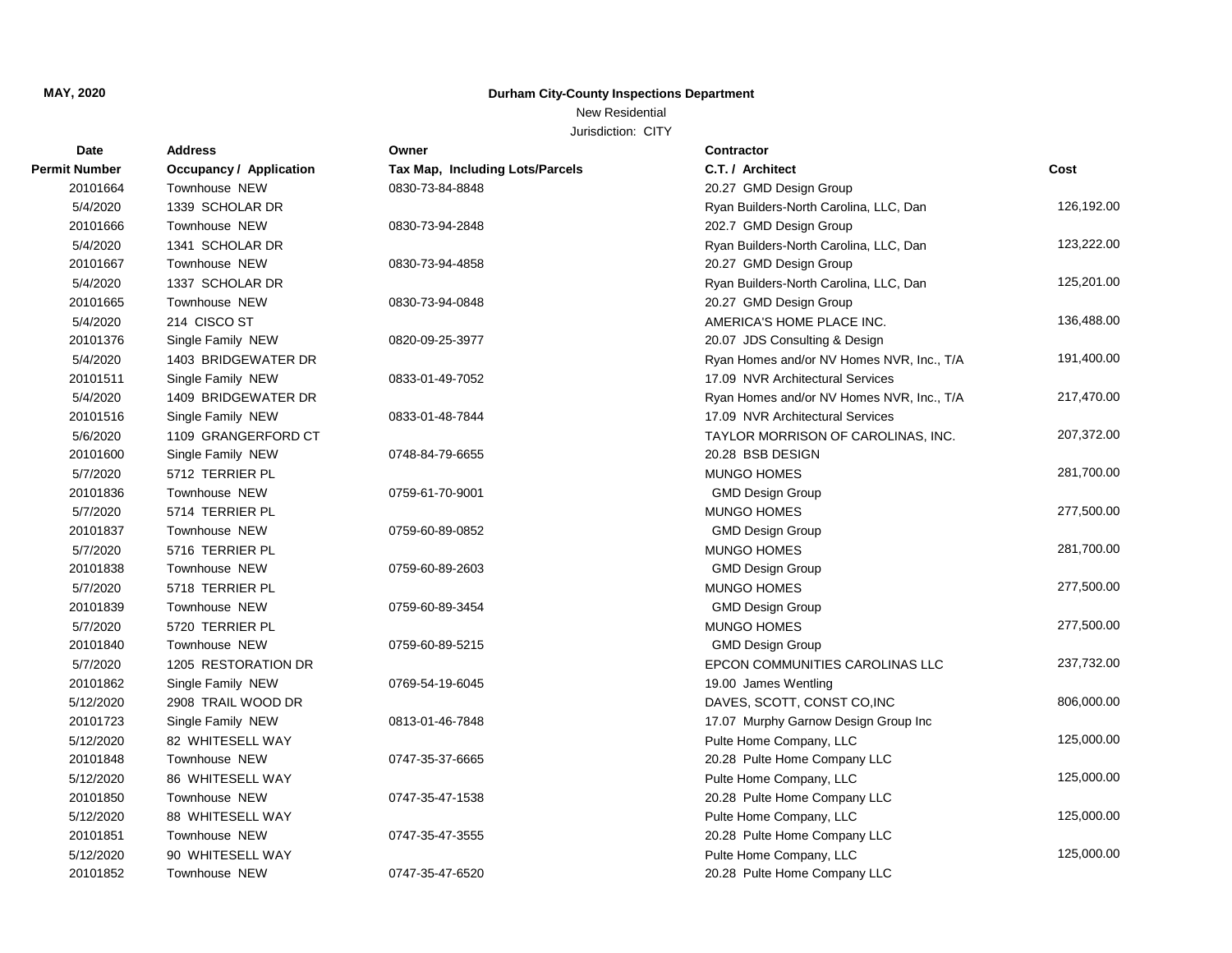New Residential

| Date                 | <b>Address</b>                 | Owner                           | <b>Contractor</b>                      |            |
|----------------------|--------------------------------|---------------------------------|----------------------------------------|------------|
| <b>Permit Number</b> | <b>Occupancy / Application</b> | Tax Map, Including Lots/Parcels | C.T. / Architect                       | Cost       |
| 5/13/2020            | 305 PURDUE DR                  |                                 | Pulte Home Company, LLC                | 155,000.00 |
| 20101874             | Townhouse NEW                  | 0737-01-16-9142                 | Pulte Home Company LLC                 |            |
| 5/13/2020            | 309 PURDUE DR                  |                                 | Pulte Home Company, LLC                | 155,000.00 |
| 20101876             | Townhouse NEW                  | 0737-01-16-9142                 | Pulte Home Company LLC                 |            |
| 5/13/2020            | 311 PURDUE DR                  |                                 | Pulte Home Company, LLC                | 155,000.00 |
| 20101877             | Townhouse NEW                  | 0737-01-16-9142                 | Pulte Home Company LLC                 |            |
| 5/13/2020            | 401 PURDUE DR                  |                                 | Pulte Home Company, LLC                | 155,000.00 |
| 20101878             | Townhouse NEW                  | 0737-01-16-9142                 | Pulte Home Company LLC                 |            |
| 5/13/2020            | 234 SPANIEL DR                 |                                 | <b>MUNGO HOMES</b>                     | 277,500.00 |
| 20101882             | Townhouse NEW                  | 0759-60-57-6446                 | 20.28 GMD Design Group                 |            |
| 5/13/2020            | 236 SPANIEL DR                 |                                 | <b>MUNGO HOMES</b>                     | 281,700.00 |
| 20101883             | Townhouse NEW                  | 0759-60-57-7264                 | 20.28 GMD Design Group                 |            |
| 5/13/2020            | 238 SPANIEL DR                 |                                 | <b>MUNGO HOMES</b>                     | 281,700.00 |
| 20101884             | <b>Townhouse NEW</b>           | 0759-60-57-8094                 | 20.28 GMD Design Group                 |            |
| 5/13/2020            | 240 SPANIEL DR                 |                                 | <b>MUNGO HOMES</b>                     | 277,500.00 |
| 20101885             | Townhouse NEW                  | 0759-60-66-0833                 | 20.28 GMD Design Group                 |            |
| 5/14/2020            | 1226 MARTRY RD                 |                                 | EPCON COMMUNITIES CAROLINAS LLC        | 237,666.00 |
| 20101470             | Single Family NEW              | 0717-88-62-2730                 | James Wentling                         |            |
| 5/14/2020            | 1230 MARTRY RD                 |                                 | EPCON COMMUNITIES CAROLINAS LLC        | 243,210.00 |
| 20101471             | Single Family NEW              | 0717-88-62-2014                 | James Wentling                         |            |
| 5/14/2020            | 446 JEROME RD                  |                                 | WALLACE, B. DESIGN & CONSTRUCTION      | 193,000.00 |
| 20101860             | Single Family NEW              | 0739-17-77-4887                 | 20.26 B. Wallace Design & Construction |            |
| 5/15/2020            | 2506 AZALEA DR                 |                                 | Pulte Home Company, LLC                | 229,020.00 |
| 20102004             | Single Family NEW              | 0749-94-90-4589                 | Pulte Home Company LLC                 |            |
| 5/15/2020            | 2512 AZALEA DR                 |                                 | Pulte Home Company, LLC                | 243,936.00 |
| 20102008             | Single Family NEW              | 0749-93-99-1099                 | Pulte Home Company LLC                 |            |
| 5/18/2020            | 1067 ARBOR EDGE LN             |                                 | <b>JOSEPH K. STEWART</b>               | 153,186.00 |
| 20101984             | Townhouse NEW                  | 0860-29-34-6697                 | 18.08 JDS Consulting & Design          |            |
| 5/18/2020            | 1069 ARBOR EDGE LN             |                                 | <b>JOSEPH K. STEWART</b>               | 153,186.00 |
| 20101985             | Townhouse NEW                  | 0860-29-34-6481                 | 18.08 JDS Consulting & Design          |            |
| 5/18/2020            | 1071 ARBOR EDGE LN             |                                 | <b>JOSEPH K. STEWART</b>               | 153,186.00 |
| 20101986             | Townhouse NEW                  | 0860-29-34-6179                 | 18.08 JDS Consulting & Design          |            |
| 5/18/2020            | 1101 ARBOR EDGE LN             |                                 | <b>JOSEPH K. STEWART</b>               | 153,186.00 |
| 20101989             | <b>Townhouse NEW</b>           | 0860-29-33-6964                 | 18.08 JDS Consulting & Design          |            |
| 5/18/2020            | 1105 ARBOR EDGE LN             |                                 | <b>JOSEPH K. STEWART</b>               | 153,186.00 |
| 20102014             | Townhouse NEW                  | 0860-29-33-6644                 | 18.08 JDS Consulting & Design          |            |
| 5/18/2020            | 1109 ARBOR EDGE LN             |                                 | JOSEPH K. STEWART                      | 153,186.00 |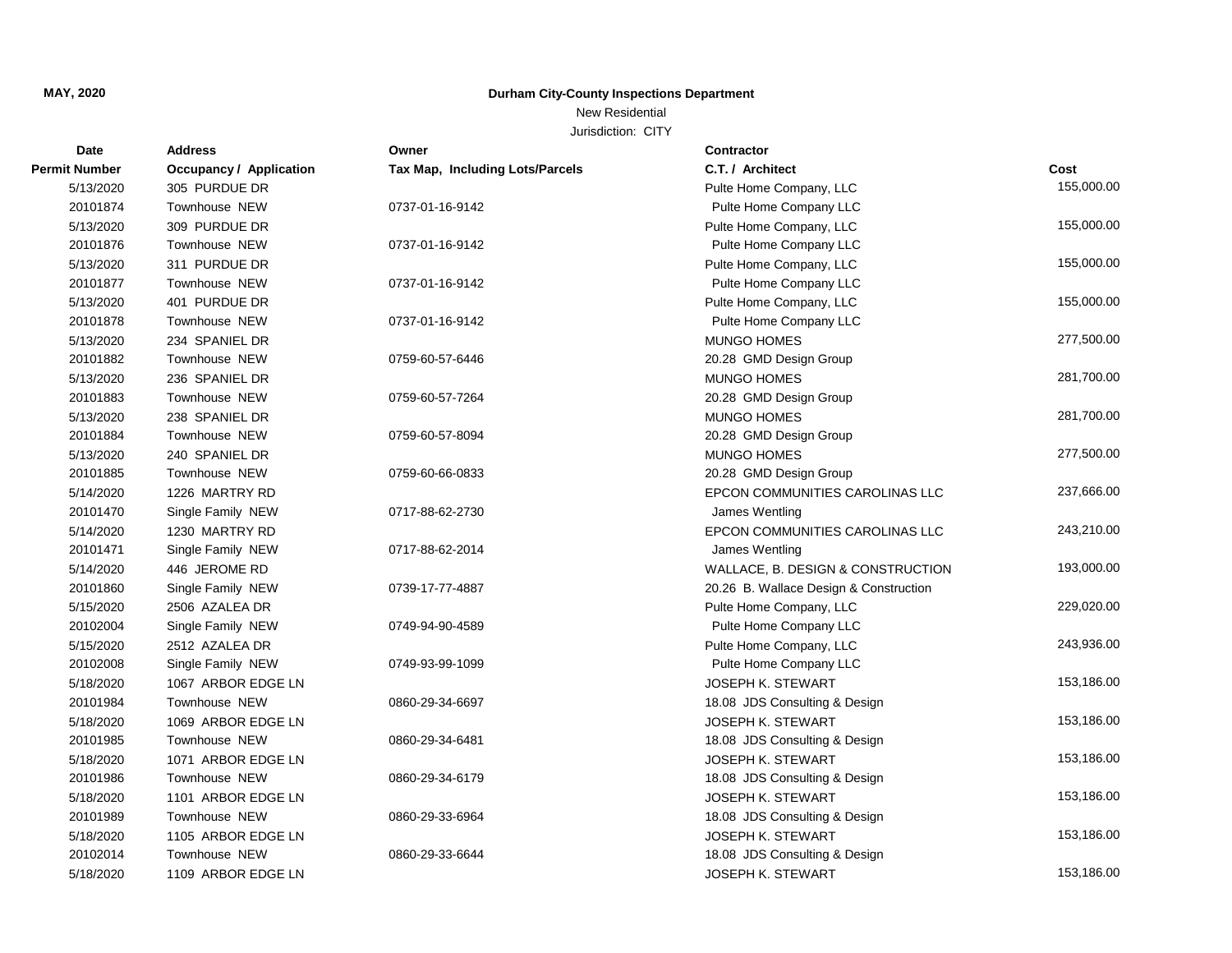## New Residential

| Date                 | <b>Address</b>                 | Owner                                  | <b>Contractor</b>                    |            |
|----------------------|--------------------------------|----------------------------------------|--------------------------------------|------------|
| <b>Permit Number</b> | <b>Occupancy / Application</b> | <b>Tax Map, Including Lots/Parcels</b> | C.T. / Architect                     | Cost       |
| 20102018             | Townhouse NEW                  | 0860-29-33-6103                        | 18.08 JDS Consulting & Design        |            |
| 5/18/2020            | 1003 HOLLIS CIR                |                                        | Pulte Home Company, LLC              | 158,070.00 |
| 20101997             | Single Family NEW              | 0749-93-84-1970                        | Pulte Home Company LLC               |            |
| 5/18/2020            | 1012 HOLLIS CIR                |                                        | Pulte Home Company, LLC              | 268,752.00 |
| 20102000             | Single Family NEW              | 0749-93-64-6321                        | Pulte Home Company LLC               |            |
| 5/18/2020            | 2003 CANARSIE WAY              |                                        | Pulte Home Company, LLC              | 150,216.00 |
| 20102002             | Single Family NEW              | 0749-93-83-4672                        | Pulte Home Company LLC               |            |
| 5/18/2020            | 2402 AZALEA DR                 |                                        | Pulte Home Company, LLC              | 202,554.00 |
| 20102003             | Single Family NEW              | 0759-04-07-9532                        | Pulte Home Company LLC               |            |
| 5/19/2020            | 502 VASSAR DR                  |                                        | Pulte Home Company, LLC              | 155,000.00 |
| 20101756             | Townhouse NEW                  | 0737-01-16-9142                        | 20.27 Pulte Home Company LLC         |            |
| 5/19/2020            | 504 VASSAR DR                  |                                        | Pulte Home Company, LLC              | 115,236.00 |
| 20101757             | Townhouse NEW                  | 0737-01-16-9142                        | 20.27 Pulte Home Company LLC         |            |
| 5/19/2020            | 506 VASSAR DR                  |                                        | Pulte Home Company, LLC              | 121,704.00 |
| 20101758             | Townhouse NEW                  | 0737-01-16-9142                        | 20.27 Pulte Home Company LLC         |            |
| 5/19/2020            | 508 VASSAR DR                  |                                        | Pulte Home Company, LLC              | 120,516.00 |
| 20101759             | Townhouse NEW                  | 0737-01-16-9142                        | 20.27 Pulte Home Company LLC         |            |
| 5/19/2020            | 510 VASSAR DR                  |                                        | Pulte Home Company, LLC              | 120,516.00 |
| 20101760             | Townhouse NEW                  | 0737-01-16-9142                        | 20.27 Pulte Home Company LLC         |            |
| 5/19/2020            | 512 VASSAR DR                  |                                        | Pulte Home Company, LLC              | 155,000.00 |
| 20101761             | Townhouse NEW                  | 0737-01-16-9142                        | 20.27 Pulte Home Company LLC         |            |
| 5/19/2020            | 5737 TERRIER PL                |                                        | MUNGO HOMES                          | 277,500.00 |
| 20102139             | Townhouse NEW                  | 0759-70-09-0770                        | 20.28 GMD Design Group               |            |
| 5/19/2020            | 5735 TERRIER PL                |                                        | <b>MUNGO HOMES</b>                   | 281,700.00 |
| 20102138             | Townhouse NEW                  | 0759-60-99-9809                        | 20.28 GMD Design Group               |            |
| 5/19/2020            | 5733 TERRIER PL                |                                        | MUNGO HOMES                          | 277,500.00 |
| 20102137             | Townhouse NEW                  | 0759-61-90-7057                        | 20.28 GMD Design Group               |            |
| 5/19/2020            | 5731 TERRIER PL                |                                        | <b>MUNGO HOMES</b>                   | 277,500.00 |
| 20102136             | Townhouse NEW                  | 0759-61-90-6206                        | 20.28 GMD Design Group               |            |
| 5/19/2020            | 5729 TERRIER PL                |                                        | <b>MUNGO HOMES</b>                   | 281,700.00 |
| 20102135             | Townhouse NEW                  | 0759-61-90-4444                        | 20.28 GMD Design Group               |            |
| 5/19/2020            | 5727 TERRIER PL                |                                        | <b>MUNGO HOMES</b>                   | 281,700.00 |
| 20102134             | Townhouse NEW                  | 0759-61-90-2694                        | 20.28 GMD Design Group               |            |
| 5/21/2020            | 1010 QUIVER LN                 |                                        | D.R. Horton, Inc., T/A Emerald Homes | 206,580.00 |
| 20102189             | Single Family NEW              | 0860-24-29-8973                        | <b>KSE Engineering</b>               |            |
| 5/21/2020            | 1227 UNDERBRUSH LN             |                                        | D.R. Horton, Inc., T/A Emerald Homes | 217,074.00 |
| 20102190             | Single Family NEW              | 193371-PP19794                         | <b>KSE Engineering</b>               |            |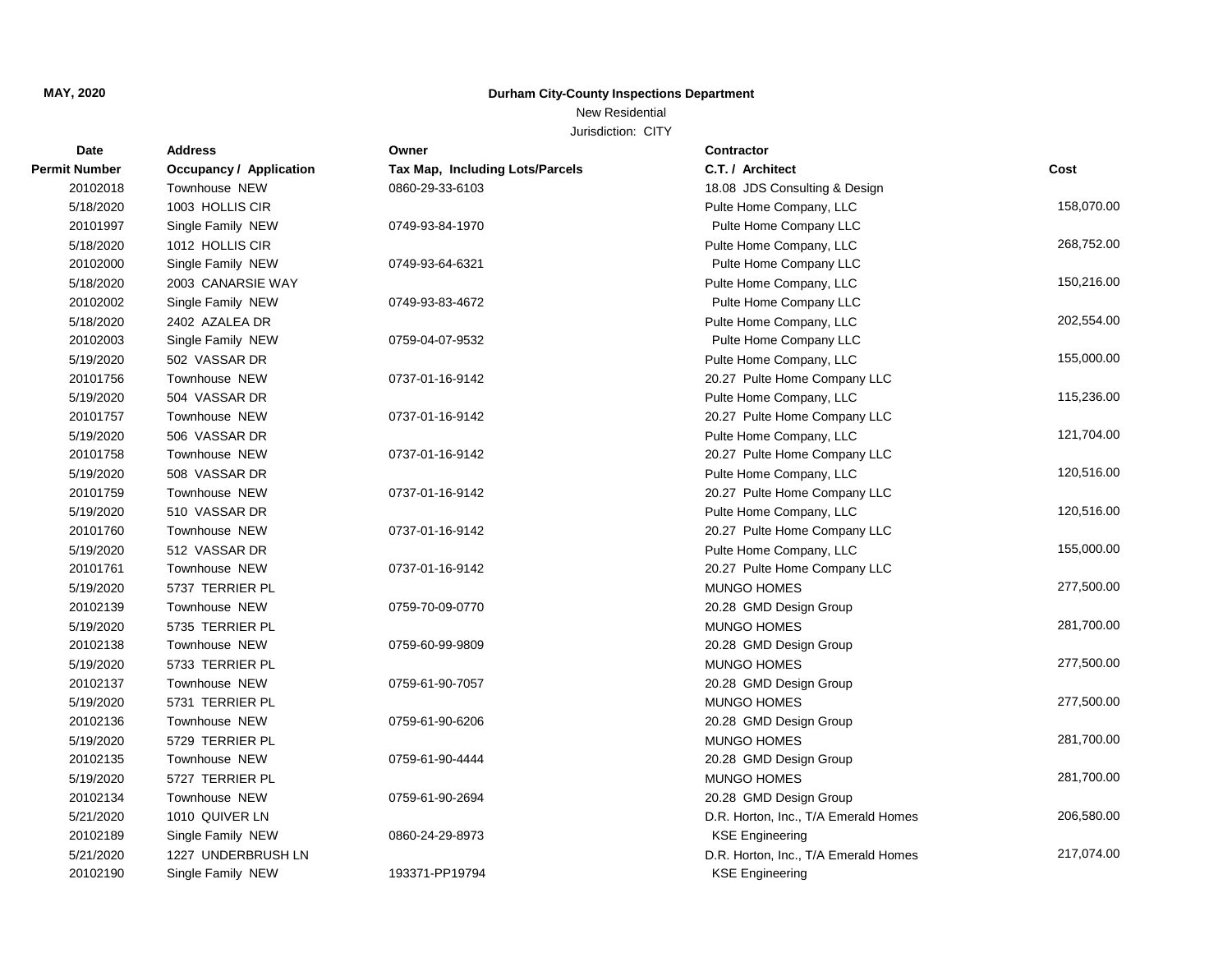## New Residential

| Date                 | <b>Address</b>                 | Owner                           | <b>Contractor</b>                   |              |
|----------------------|--------------------------------|---------------------------------|-------------------------------------|--------------|
| <b>Permit Number</b> | <b>Occupancy / Application</b> | Tax Map, Including Lots/Parcels | C.T. / Architect                    | Cost         |
| 5/21/2020            | 7250 NC 751 HWY                |                                 | Lorient Homes LLC                   | 1,185,000.00 |
| 20100284             | Residential (2) NEW            | 0718-01-07-5777.038             | 20.12 HARRISON ARCHITECTURE, PA     |              |
| 5/26/2020            | 2206 MEADOWCREEK DR            |                                 | HOMES BY DICKERSON, INC.            | 332,000.00   |
| 20102049             | Single Family NEW              | 0814-60-82-3609                 | 17.07 J.G. Craig Designs            |              |
| 5/26/2020            | 1016 WOOD OWL WAY              |                                 | Stanley Martin Companies, LLC       | 346,830.00   |
| 20102070             | Single Family NEW              | 0800-68-08-2204                 | 20.17 Stanley Martin Companies, LLC |              |
| 5/26/2020            | 1020 WOOD OWL WAY              |                                 | Stanley Martin Companies, LLC       | 344,058.00   |
| 20102071             | Single Family NEW              | 0800-58-87-5842                 | 20.17 Stanley Martin Companies, LLC |              |
| 5/27/2020            | 251 SPANIEL DR                 |                                 | <b>MUNGO HOMES</b>                  | 277,500.00   |
| 20102266             | Townhouse NEW                  | 0759-60-87-1146                 | 20.28 GMD Design Group              |              |
| 5/27/2020            | 253 SPANIEL DR                 |                                 | <b>MUNGO HOMES</b>                  | 281,700.00   |
| 20102267             | Townhouse NEW                  | 0759-60-87-3089                 | 20.28 GMD Design Group              |              |
| 5/27/2020            | 255 SPANIEL DR                 |                                 | <b>MUNGO HOMES</b>                  | 277,500.00   |
| 20102268             | <b>Townhouse NEW</b>           | 0759-60-87-6011                 | 20.28 GMD Design Group              |              |
| 5/27/2020            | 257 SPANIEL DR                 |                                 | <b>MUNGO HOMES</b>                  | 281,700.00   |
| 20102269             | Townhouse NEW                  | 0759-60-86-8943                 | 20.28 GMD Design Group              |              |
| 5/27/2020            | 259 SPANIEL DR                 |                                 | <b>MUNGO HOMES</b>                  | 281,700.00   |
| 20102270             | Townhouse NEW                  | 0759-60-96-0876                 | 20.28 GMD Design Group              |              |
| 5/27/2020            | 1022 WOOD OWL WAY              |                                 | Stanley Martin Companies, LLC       | 228,360.00   |
| 20102260             | Single Family NEW              | 0800-58-77-7601                 | 20.17 Stanley Martin Companies, LLC |              |
| 5/27/2020            | 2103 MEADOWCREEK DR            |                                 | HOMES BY DICKERSON, INC.            | 324,000.00   |
| 20102262             | Single Family NEW              | 0813-79-35-9830                 | 17.07 Creative Residential Designs  |              |
| 5/28/2020            | 1103 TIGERLILY WAY             |                                 | Pulte Home Company, LLC             | 142,692.00   |
| 20101854             | <b>Townhouse NEW</b>           | 157314-PP191407                 | 18.09 Pulte Home Company LLC        |              |
| 5/28/2020            | 1105 TIGERLILY WAY             |                                 | Pulte Home Company, LLC             | 148,764.00   |
| 20101855             | <b>Townhouse NEW</b>           | 157314-PP191408                 | 18.09 Pulte Home Company LLC        |              |
| 5/28/2020            | 1107 TIGERLILY WAY             |                                 | Pulte Home Company, LLC             | 141,704.00   |
| 20101856             | Townhouse NEW                  | 157314-PP191409                 | 18.09 Pulte Home Company LLC        |              |
| 5/28/2020            | 1109 TIGERLILY WAY             |                                 | Pulte Home Company, LLC             | 143,220.00   |
| 20101857             | Townhouse NEW                  | 157314-PP191410                 | 18.09 Pulte Home Company LLC        |              |
| 5/28/2020            | 1111 TIGERLILY WAY             |                                 | Pulte Home Company, LLC             | 149,292.00   |
| 20101858             | Townhouse NEW                  | 157314-PP191411                 | 18.09 Pulte Home Company LLC        |              |
| 5/28/2020            | 1113 TIGERLILY WAY             |                                 | Pulte Home Company, LLC             | 142,824.00   |
| 20101859             | Townhouse NEW                  | 157314-PP191412                 | 18.09 Pulte Home Company LLC        |              |
| 5/28/2020            | 1007 UNBRIDLED ST              |                                 | EPCON COMMUNITIES CAROLINAS LLC     | 159,456.00   |
| 20102290             | Single Family NEW              | 0717-98-01-1737                 | 20.20 James Wentling                |              |
| 5/28/2020            | 1007 CHARISMATIC DR            |                                 | EPCON COMMUNITIES CAROLINAS LLC     | 224,070.00   |